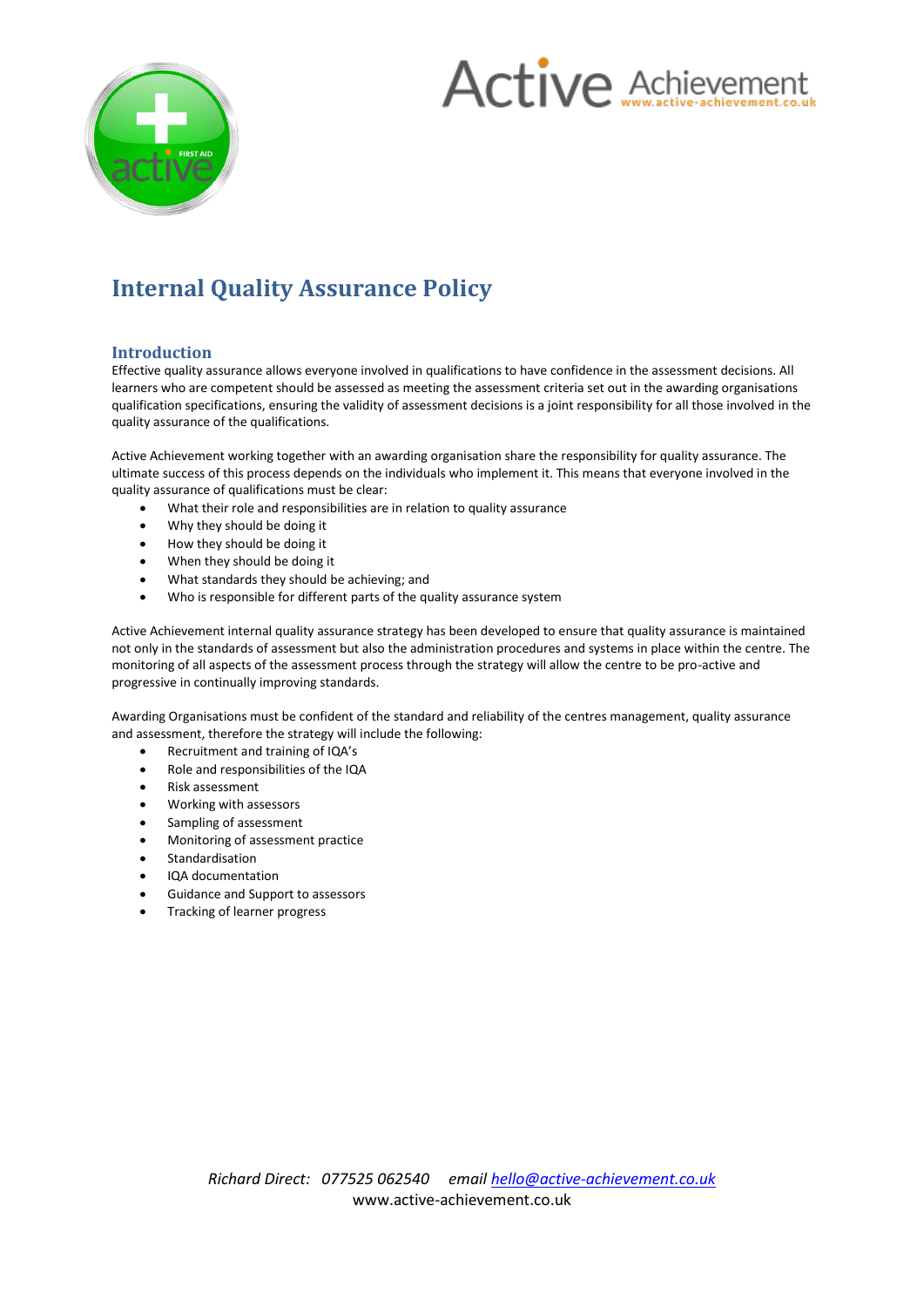# **QA Meetings**

## **Selection and Training of IQA's**

The appointed internal quality assurer (IQA) will have appropriate occupational background and understanding of the standards and their role. The centre will ensure that all IQA's have appropriate occupational background and understanding of the standards and their role, and that they maintain professional competence through their continuous professional development (CPD).

## This includes:

IQA CV's are checked and validated to ensure occupational background at an appropriate level in the specific sector as required by the awarding organisation and copies to be held in their centre files

- A system of professional updating is available for all IQAs
- Newly appointed IQAs are monitored by experienced EQA's on a regular basis to ensure their understanding is thorough
- Training/development is carried out to address identified training needs All IQAs have a clear understanding of their role in quality assurance systems

The centre ensures that all final decisions are quality assured by a qualified IQA. The centre must consistently ensure that all assessment decisions, unit and award claims are quality assured by an accredited IQA.

## **Continuous professional development (CPD)**

Qualified IQA's will be required to maintain their continual professional development (CPD) and ensure continuing competence (Competence refers to having the relevant skills, knowledge, understanding and attributes to do a specific job in a particular way to an agreed standard)

CPD can take many forms and a record of activities should be available for the previous 12 months, for example: •

- Studying for IQA
- Study related to job role/occupational competency
- Collaborative working with the awarding organisation
- Development work regarding qualifications/occupational Standards
- Other appropriate occupational activity as agreed with centre co-ordinator and/or EQA.

IQA's who already possess D34 or V1 qualification will be expected to update their CPD to reflect the recent IQA requirements through development of their role. This does not imply that they must achieve IQA re-qualification as this is not a requirement of the regulators.

## **Internal quality assurer (IQA) role**

Verification is one aspect of quality assurance which relates to the day-to-day delivery of qualifications. It is the process of monitoring assessment practice to ensure that assessment decisions are consistently accurate. The purpose of quality assurance is to ensure and demonstrate that assessment is valid and consistent, through monitoring and sampling assessment decisions. Rigorous internal quality assurance ensures sound assessment practice leading to consistent and valid assessment decisions. IQA's contribute to the quality assurance of qualifications. Awarding Organisations must be confident of the standard and reliability of the centres management, quality assurance and assessment.

- Quality assurance involves:
- Monitoring the conduct of assessment
- Sampling learners evidence to verify assessment decisions
- Assuring the quality of the systems and procedures used for assessment and verification
- Supporting and advising assessors
- Keeping quality assurance and assessment records up to date; and
- Providing information for analysis by the centre

There are two types of quality assuring of qualifications, external quality assurance is Safety Training Awards responsibility for validating that assessments within the centre have been carried out consistently and to Safety Training Awards qualification criteria. Internal quality assurance carried out by the IQA is the centres responsibility to ensure that assessment is carried out to the qualification specification.

The IQA role can be determined by the criteria within the IQA qualification units. The main functions of an IQA are to:

- Provide advice and support to the assessor
- Operate, monitor and evaluate to a consistently high standard of assessment practice
- Meet external quality assurance requirements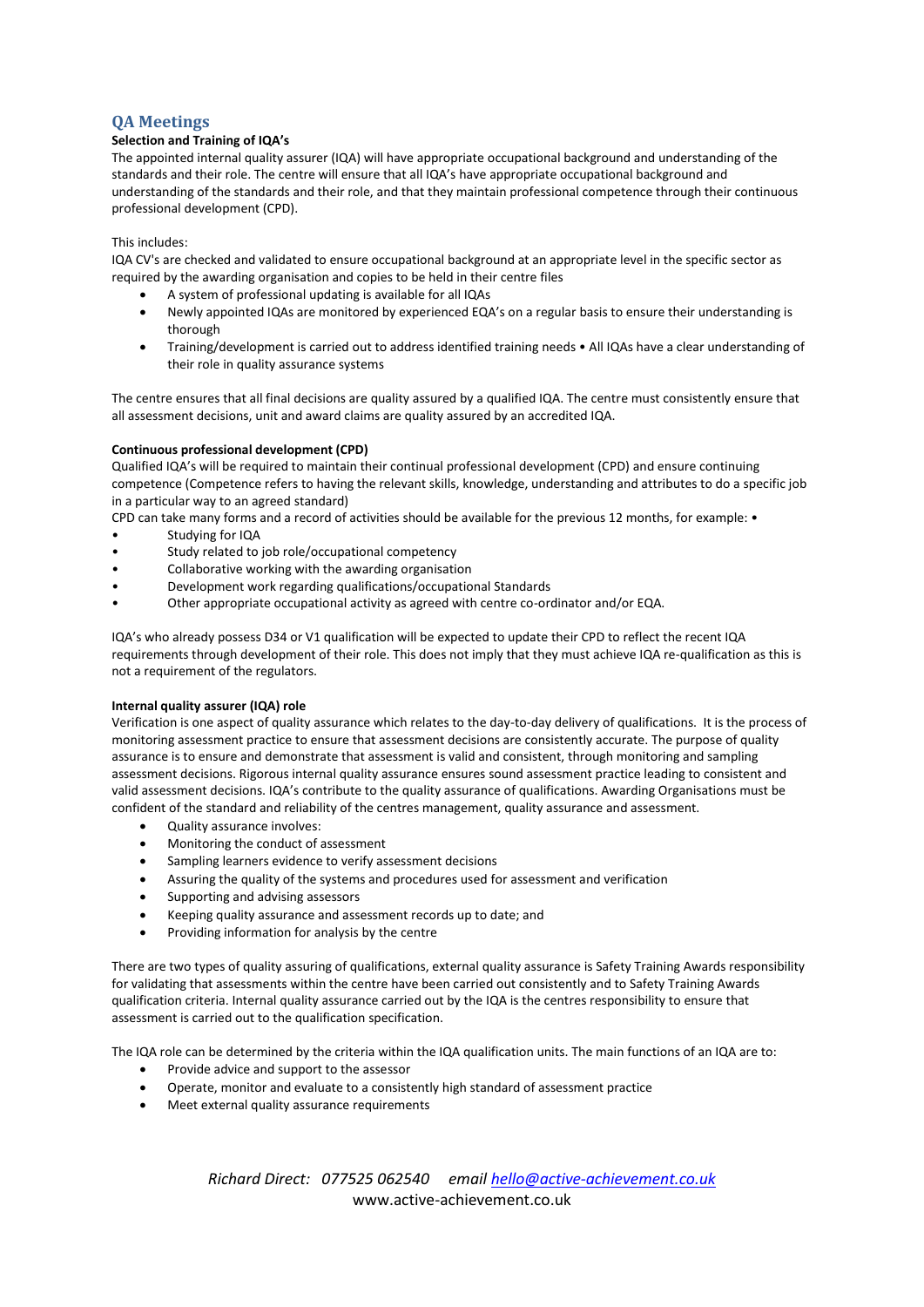## **Risk Assessment**

The IQA will be required to carry out a risk assessment on all of their identified work-based assessors. The risk assessment will be carried out within one month of the assessor commencing assessment on their learner. The risk assessment will identify the necessary contact time and support needed from the IQA for each individual assessor. The risk should be recorded on the learning needs analysis form and the internal quality assurance feedback sheet. The risk assessment should be reviewed on a regular basis, at least every 6 months.

It is anticipated that in most instances new assessors risk banding scores will diminish as they gain experience and competence through the achievement of their assessor qualification. Those assessors who have multiple learners may be in more than one category dependent on the qualifications the assessor is involved with and/or any special circumstances.

#### **Risk rating**

**High:** New assessor/tutors, new staff, new to programme, awarding organisation linked to sanction by EQA or if deemed necessary by the IQA

**Medium:** Experienced and sound assessor/tutor but involved with few portfolios (less than 6) experienced but different level or if deemed necessary by the IQA.

**Low:** Sound assessor/tutor with current programmes and levels.

Contact for the purpose of support may be in the form of visits to the work area, centre, via telephone, email. Evidence of this support should be documented and held within the internal quality assurance contact records.

## **Working with Assessors**

Each assessor will be provided with an identified IQA from the day they commence with their learner assessment. Allocation of the IQA and assessor will be managed and monitored by the centre coordinator. If necessary, a lead IQA will be appointed for each occupational area and appropriate qualification that will be occupationally competent to carry out quality assurance. This person will be the assessor's first point of contact for guidance and support.

#### **New assessors**

Assessors new to the assessment process will be required to meet with their IQA within the first month from the date of the assessor induction. The Assessor induction checklist. The assessor will also be required to complete strengths, weaknesses, opportunities, threats (SWOT) analysis identifying strengths and development needs.

#### **Experienced assessors**

Experienced assessors will be risk rated and a strengths, weaknesses, opportunities and threats (SWOT) analysis should be completed on an annual basis to identify ongoing developments and identify learning needs. IQAs must ensure assessors have attended their yearly update and maintained occupational competence. This will ensure that they continue to meet the requirements for being an assessor by their qualification criteria. It will be the responsibility of the IQA to report back to the centre co-ordinator any common qualification/quality assurance training requirements not currently accommodated within the centres planned courses.

Additionally, assessors will be required to participate in standardisation sessions every year, which will be held on a regular basis throughout the duration of their learner qualification. This will ensure quality and consistency is maintained via standardisation and close inspection of the assessment process. Meetings will be chaired by the IQA. The purpose will be to discuss:

- Examples of good practice
- What constitutes valid, reliable and authentic evidence
- Ideas on different examples of assessment
- Sharing of ideas
- Different assessment methods
- What constitutes fair assessment

#### **How comparability may be achieved**

New assessors will be allocated a qualified assessor who will second assess any units they complete up until they achieve their appropriate assessor award.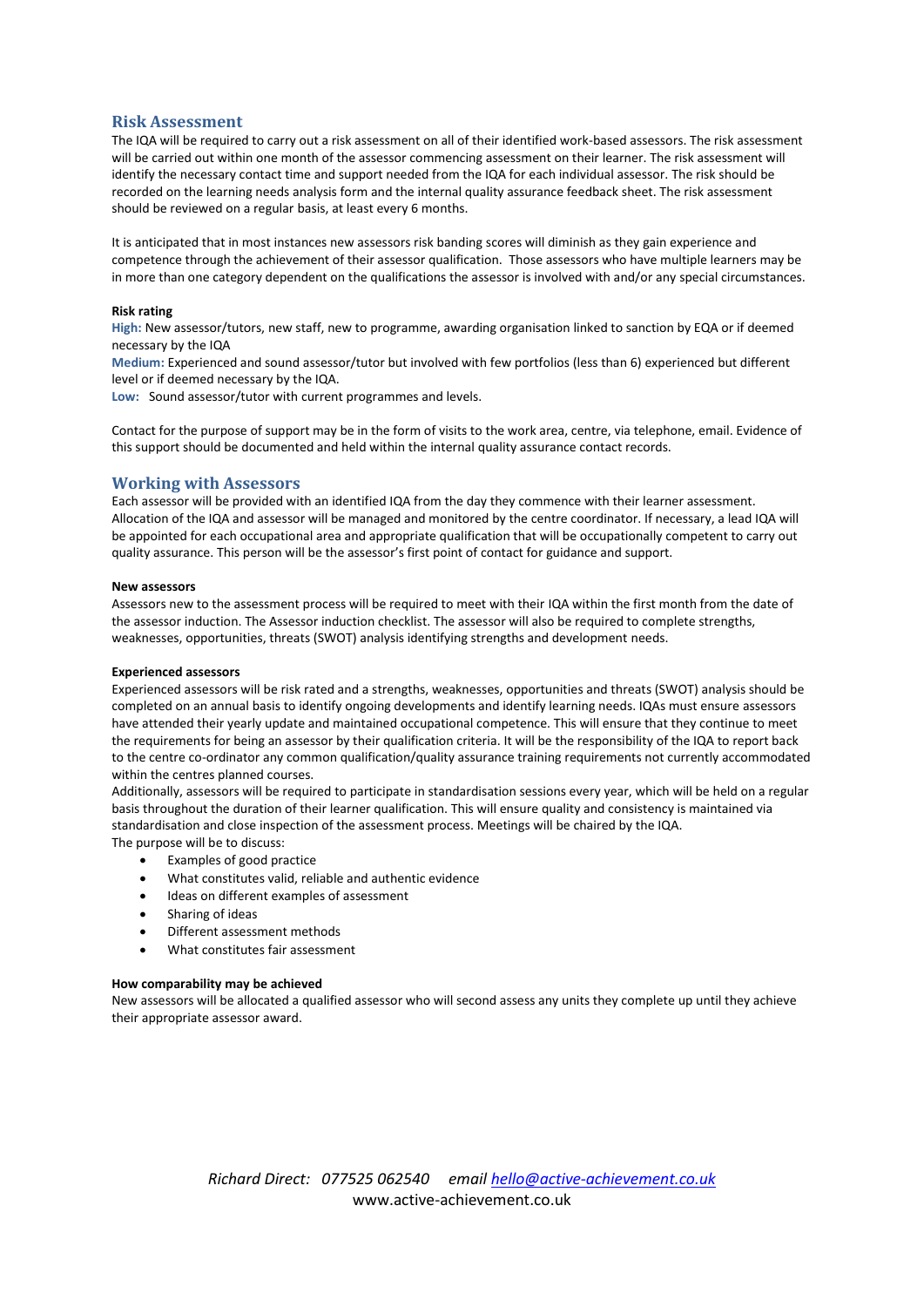# **Monitoring of assessments**

Monitoring of assessment provides a quality assurance process which allows the IQA to ensure that assessment strategies are being utilised in accordance with centre and awarding organisation requirements. This monitoring will vary between assessor's dependant on experience. The amount of contact will be determined from the results of the risk rating assessment. It should be noted that extra support may be required by some assessors and IQAs will need to use their own discretion to determine this.

The purpose of these meetings will be to:

- Check the progress of the learner
- Ensure that there is consistent interpretation of the standards and assessment strategy
- Directly observe part of the assessment process
- Identify and resolve any problems
- Carry out informal training where required in particular with the completion of documentation
- Identify any training needs and refer on
- Review risk rating and learning needs analysis (LNA)
- Sign off completed units not identified for sampling

The IQA will be required to complete a feedback to assessor Form for each monitoring meeting conducted. This will summarise the main areas of discussion, feedback or action points agreed, any areas of assessment checked or observed and the risk rating score. This form must be signed by both the assessor and IQA, a copy will be given to the assessor and filed in their portfolio and a copy is retained by the IQA for their file.

## **Sampling of assessment**

Sampling of assessment is necessary to check the consistency and accuracy of assessment decisions, identify any difficulties or potential problems at an early stage and make valid claims for certificates. Checking everything undermines assessor's confidence in their judgements and takes up valuable IQA time which can be better used for carrying out other duties e.g. developing assessors and monitoring live assessments. Sampling must take place for all learners on all registered STA courses.

Quality assurance should occur throughout the assessment process and not left until the end. The IQA should look at a representative sample of assessment decisions. A sampling plan should be agreed with the centre co-ordinator and assessor to reflect a broad range of all aspects of units and criteria for each qualification.

Sufficient sampling can be defined as being achieved when the IQA is "…Confident (within reason) that everything you don't see is of the same standard/quality as everything you do see." The IQA's confidence in the assessor's decisions can therefore be built through effective risk rating and monitoring of assessment practice.

## **Learner support**

Any support must be suited to the needs of the learner. The IQA will ensure an appropriate level of support to learners on a one to one basis, where a high standard of learner support is maintained at all times. Assessors are chosen for their suitability, expertise and professionalism. Learners are fully aware from the outset who their assessor is, how much support is available and how to access this. Learners with special needs are not disadvantaged in any way and all learners are encouraged to seek help, as they need it. The centre will maintain and monitor a system of feedback from learners to measure the degree of satisfaction with the level of support provided. Advisory sessions are linked to assessment and learning opportunities relevant to the qualification. Learners will also be encouraged to complete evaluation forms after taught sessions to provide feedback for future sessions.

The support will be: -

- Suited to the learners needs i.e. language, access & experience
- Recorded and monitored by the centre
- Explained to learner at their induction
- Linked to development and assessment opportunities
- Regular and consistent throughout the learner's progress towards their qualification
- Monitored through assessor's progress and IQA tracking mechanisms

#### **The process**

For each course that commences the IQA will be required to complete a sampling plan for each qualification for that centre. This will identify at least 1 mandatory and 1 optional unit to be sampled for each learner. This will provide the minimum sample as more units may be sampled at the discretion of the IQA. The copy of the plan should be stored in the IQA file along with any additions that are made.

The following points need to be considered when deciding on the sample size for each learner:

*Richard Direct: 077525 062540 email hello@active-achievement.co.uk* www.active-achievement.co.uk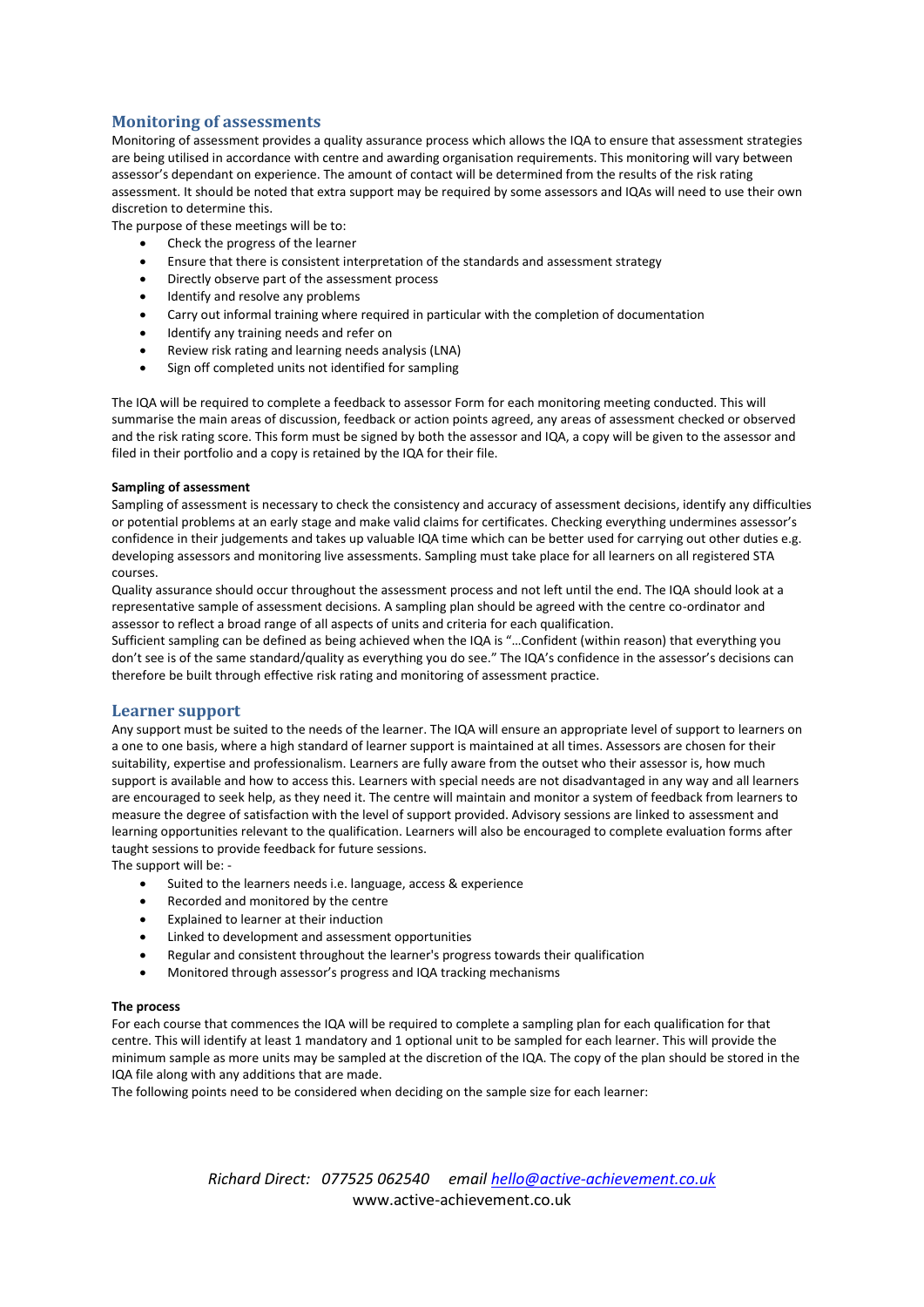It is large enough to ensure reliability

- The types of assessment methods used (all should be covered where possible for each individual group)
- Experience/qualifications of the assessor
- Experience/ special assessment requirements of the learner
- The qualification being assessed
- Difficulty/potential problems with the units
- IQA confidence in individual assessor's performance
- External quality assurer recommendations
- Recommendations identified through standardisation meetings

Other points to consider are:

- That all learners should be sampled at mid and final programme stages prior to any request for certification
- Each unit should be sampled at least twice during the whole course depending on the number of learners available, the number of units being accessed and the time period for the qualification
- More units are likely to be sampled for learners with additional support needs
- It is likely that experienced assessors will have fewer units sampled than inexperienced assessors
- Assessment planning and reviewing of learner's progress should also be included

Sampling can be described as the scrutinising of the evidence presented to ensure it meets all requirements. This can be achieved by checking the following:

- Effective assessment planning covering a number of units
- Good use of a variety of evidence
- Evidence of naturalistic observation
- Transparency of assessment decisions
- That the evidence appears valid, authentic, current, reliable and sufficient (VASCR)
- Documentation has been completed accurately
- All evidence is available, dated and signed
- All aspects of the range statement have been covered
- Performance criteria (including contingency criteria) are all reflected in the evidence presented
- Evidence demonstrates the assessment of underpinning knowledge required for each unit
- That feedback and reviewing of progress has taken place
- That a fair assessment has taken place which has comparability to the whole of the centre

Once an IQA is satisfied that the evidence meets these requirements, a clear record of the sampling which has taken place should be made. This will involve the initialling of each piece of evidence checked. The course progress and sign-off sheet will also be signed for that relevant unit. This should be located at the front of the learner's portfolio.

A record of the sampling which has taken place should also be made on the IQA sampling plan and retained in the IQA File. Each assessor the IQA is responsible for should have a separate IQA sampling plan for not only recording this, but also any parts of assessment observed through the IQA monitoring process.

All additional units which have been reviewed but not sampled by the IQA will be signed off in on the unit summary sheet. Feedback to the assessor on any units reviewed should be recorded and a copy must be retained by the IQA within their file for future reference.

## **IQA documentation**

IQA's will be required to complete the documentation as indicated within this strategy. All learner and assessor documentation must be retained for the minimum period specified by the awarding organisation, in order to comply with legislative requirements. Once a learner has achieved their qualification any documentation pertaining to the learner must be forwarded to the centre coordinator to be stored centrally. IQA files and documentation may be subject to auditing by the centre, EQA or the awarding organisation. Documentation should be completed accurately, legibly and in black ink unless otherwise stated.

All IQA's will be responsible for ensuring the security of records. Locked cabinets or rooms should be used where possible, if these are not available then suitable alternatives must be made. Certification

Any requests for certificates may only be authorised by a qualified IQA. IQA's working towards their qualification may only make requests if their evidence has been countersigned by a qualified IQA. Once a learner's qualification is deemed to be

> *Richard Direct: 077525 062540 email hello@active-achievement.co.uk* www.active-achievement.co.uk